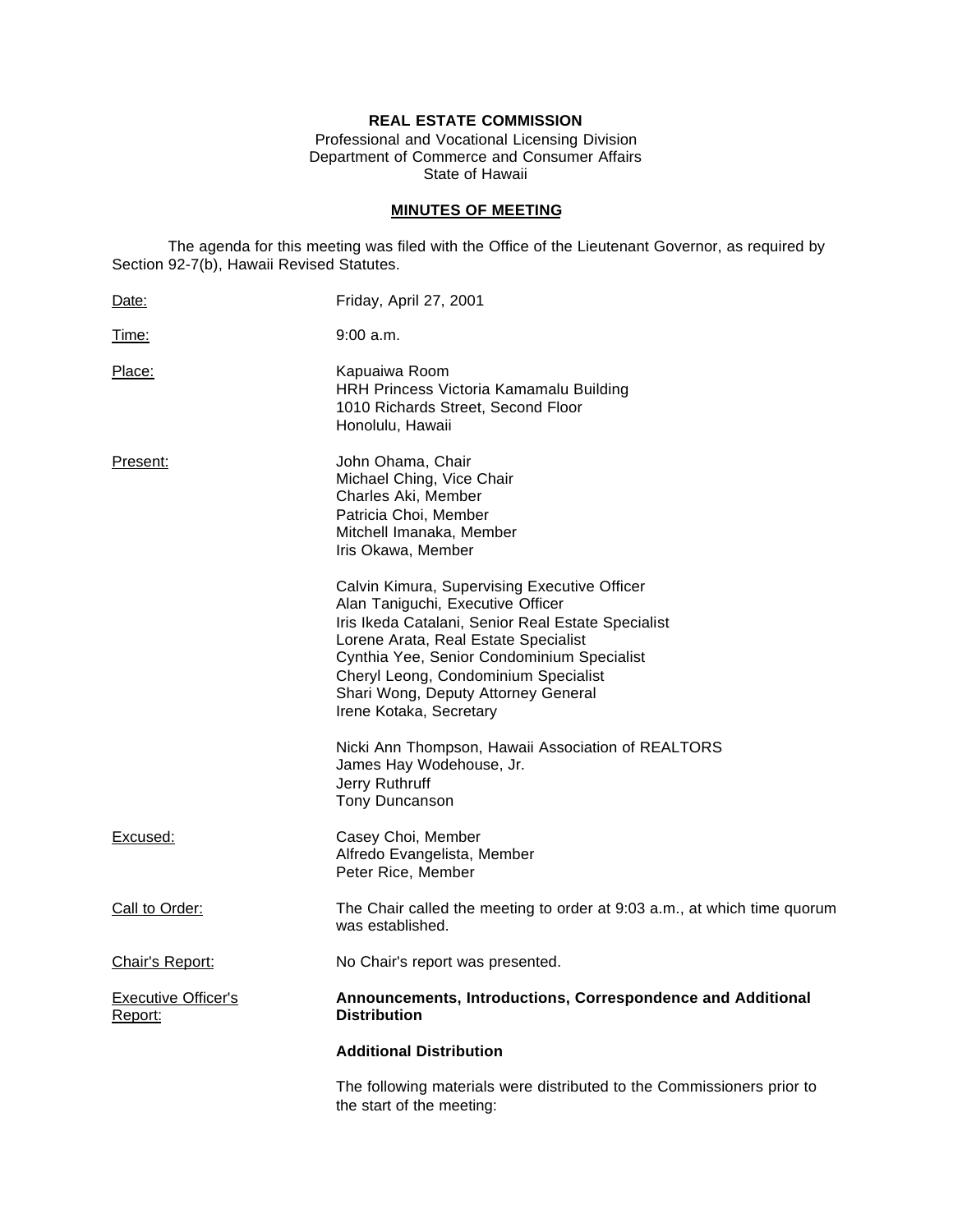- 4. Committee Reports
	- e. Legislative Report
- 6. Licensing Questionable Applications
	- a. James H. Wodehouse, Jr.
	- b. Richard M. Shively
	- d. Willis M. Webber
	- f. Jeanne-Marie Sabate

## **Minutes of Previous Meetings**

Upon a motion by Commissioner Okawa, seconded by Commissioner Ching, it was voted on and unanimously carried to approve the minutes of the March 30, 2001 Real Estate Commission meeting as circulated.

## Committee **Laws and Rules Review Committee**

Upon a motion by Commissioner Okawa, seconded by Commissioner Ching, it was voted on and unanimously carried to accept the report of the April 11, 2001 Laws and Rules Review Committee meeting as follows:

- 1. Minutes of Previous Meetings **Accept** the minutes of the March 14, 2001 meeting.
- 2. Program of Work, FY01
	- a. Rule Making, Chapter 99, HAR, Real Estate Brokers and Salespersons and **SWAT** – **Recommend acceptance** of the proposed non-substantive amendments to Chapter 99, HAR.
	- b. Licensing, Registration and Certification Administration Request for Decision – **Recommend rescinding** the decision to invalidate the applicant's score report and direct REB staff to continue processing the application for license.
	- c. Neighbor Island Outreach The next neighbor island outreach will be held on the island of Kauai, on Friday, May 11, 2001, in Conference Rooms A, B and C of the State Office Building, located at 3060 Eiwa Street, Lihue, Kauai, as follows: 9:30 a.m. Laws and Rules Review Committee

10:00 a.m. Education Review Committee 11:00 a.m. Condominium Review Committee **Defer** discussion on the August Committee meetings scheduled to be held in Waimea, Hawaii, to the Education Review Committee meeting.

3. ARELLO, Other Organizations and Jurisdictions – **Recommend approval** to send one Commissioner and one staff member to the ARELLO Western District Conference, to be held on July 14 to 16, 2001, in Denver, Colorado, subject to the Governor's fiscal policy and budgetary approval.

Reports: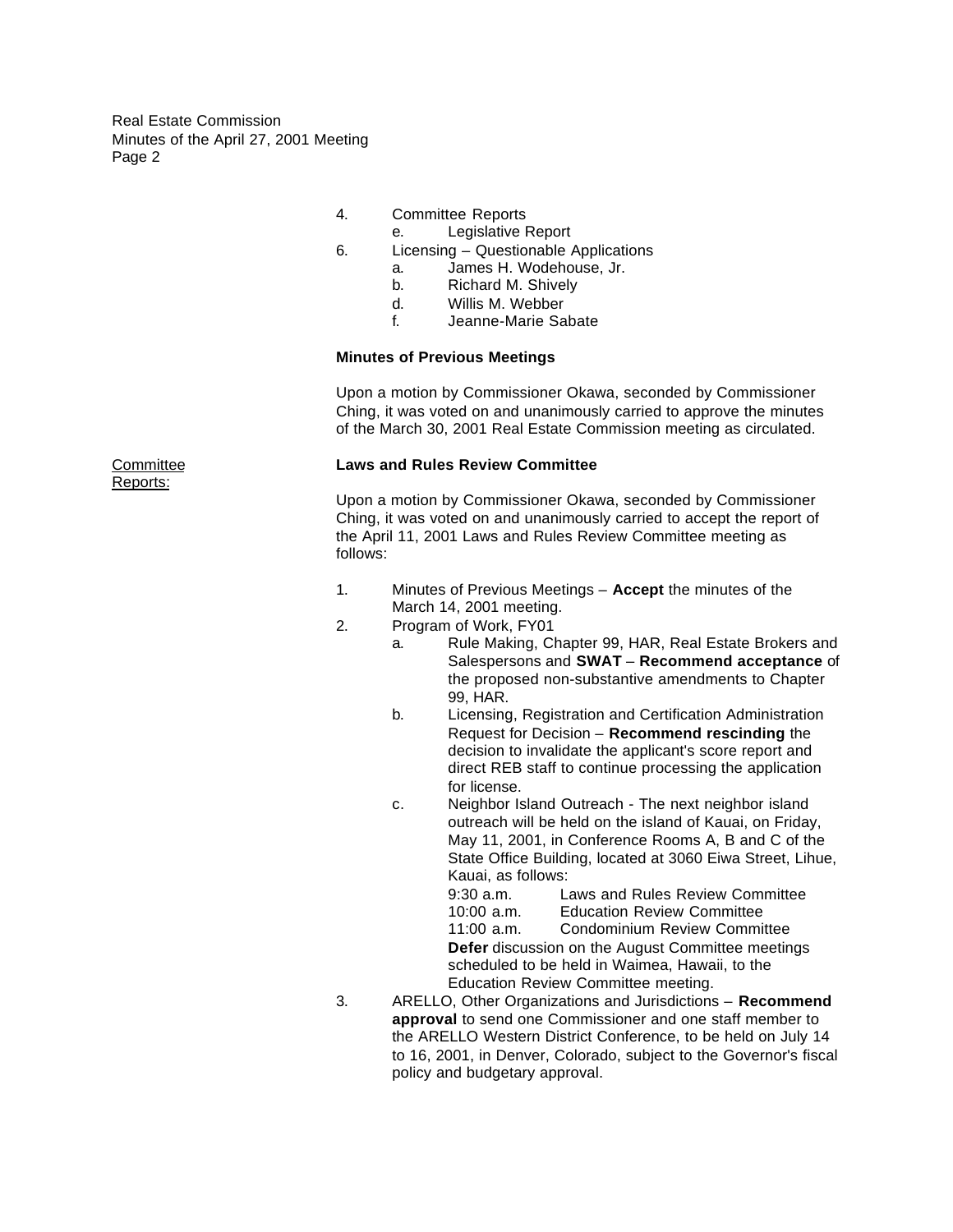> 4. Next Meeting: Friday, May 11, 2001 9:30 a.m. Conference Rooms A, B & C State Office Building 3060 Eiwa Street **Lihue, Kauai**

Licensing Renewals – REB staff requested clarification on a previous delegation to staff regarding license renewals. The delegations currently on record involved only new applications.

Upon a motion by Commissioner Ching, seconded by Commissioner P. Choi, it was voted on and unanimously carried to approve clarification on the renewal application question as follows:

# **Delegation to staff:**

- "3) In the past 2 years have you been convicted of a crime?"
	- If answered "yes" explanation concurs with the record, and the applicant's case is pending with RICO or the applicant's case was previously addressed by the REC, staff to approve.
	- If answered "yes" incorrectly, response concerns a criminal conviction more than two years ago, and the applicant's case is pending with RICO or was previously addressed by the REC or RICO, staff to approve.
	- If answered "yes", and that the conviction was only one DUI supported by documents submitted by the applicant verifying that all requirements have been completed, staff to approve and not refer the matter to the RICO for appropriate review and action.

If answered "no" incorrectly and provided written clarification that corrects the response, staff to process.

# **Education Review Committee**

Upon a motion by Commissioner Aki, seconded by Commissioner Imanaka, it was voted on and unanimously carried to accept the report of the April 11, 2001 Education Review Committee meeting as follows:

- 1. Minutes of March 14, 2001 **Accept**.
- 2. Continuing Education Administration, Curriculum, Courses, Providers, and Instructors
	- a) Administrative Issues -- **Recommend approval** of 3 continuing education credit hours for the Hawaii Association of Realtors® course offering of "Essentials of Listing" on March 5, 2001 by the Hawaii Island Board of Realtors.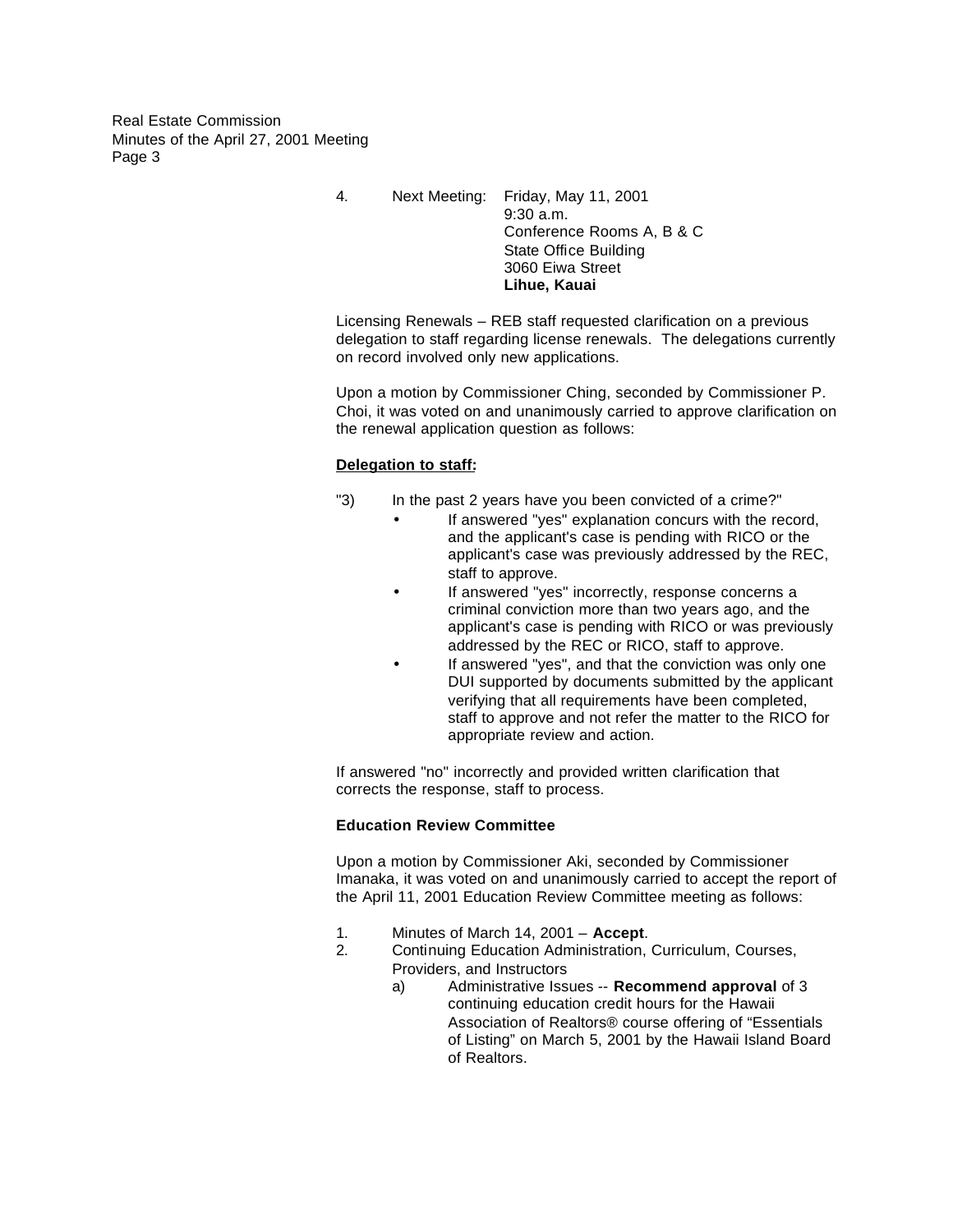- b) Applications
	- 1) 2001-2002 Continuing Education Providers and Courses Ratification List – **Recommend approval** of the following: Registration/Certification Effective Date **Nationally Certified Courses** "RS 206 Using Today's Technology to Capture Your Market" 04/09/01 (Owner/Author: Hawaii Association of REALTORS®) 2) Course – "1031 Tax Deferred Exchanges"/"1031
	- Advanced Course" Author/Owner: National Association of REALTORS®, Provider: Professional Exchange Accommodators, Course Clock Hours: 3 – **Recommend approval** of "1031 Tax Deferred Exchanges"/"1031 Advanced Course" as a three clock hour continuing education elective course as a national course subject to Provider submitting appropriate documentation of National Association of REALTORS® course approval. **Recommend approval** of instructors for "1031 Tax Deferred Exchanges"/"1031 Advanced Course" as instructors as a member of a nationally certified organization of the National Association of CLE's and National Association of CPA's.
- 3) Course "Commercial Real Estate Contracts Analysis 'Speaking the Same Language'," Author/Owner: CCIM--Hawaii Chapter, Provider: Hawaii Chapter CCIM, Course Category: Contracts, Course Clock Hours: 3 – **Recommend approval** of "Commercial Real Estate Contracts Analysis 'Speaking the Same Language'" as a three clock hour continuing education elective course under the course category Contracts.
- 3. Administration of Examinations Test Development ASI Test Development Workshop at Ala Moana Hotel, May 24-25, 2001, Senior Real Estate Specialist is the lead staff member.
- 4. Program of Work, FY01
	- a) Annual Report, Quarterly Bulletin, and School Files
		- 1) Bulletin Printing Contract, **deferred** to REC meeting in order to verify quoted amounts with vendors for up to 4 Bulletins a year.
		- 2) REC Bulletin Clarification, **Recommend approval** of Education Calendar Instruction Clarification to (1) revise elective credit hours from 3 1/3 credit hours to 3 credit hours; (2) 1999-2000 core course not necessarily needed to renew, restore or reactivate a license; and (3) In lieu of the core course, licensees who wish to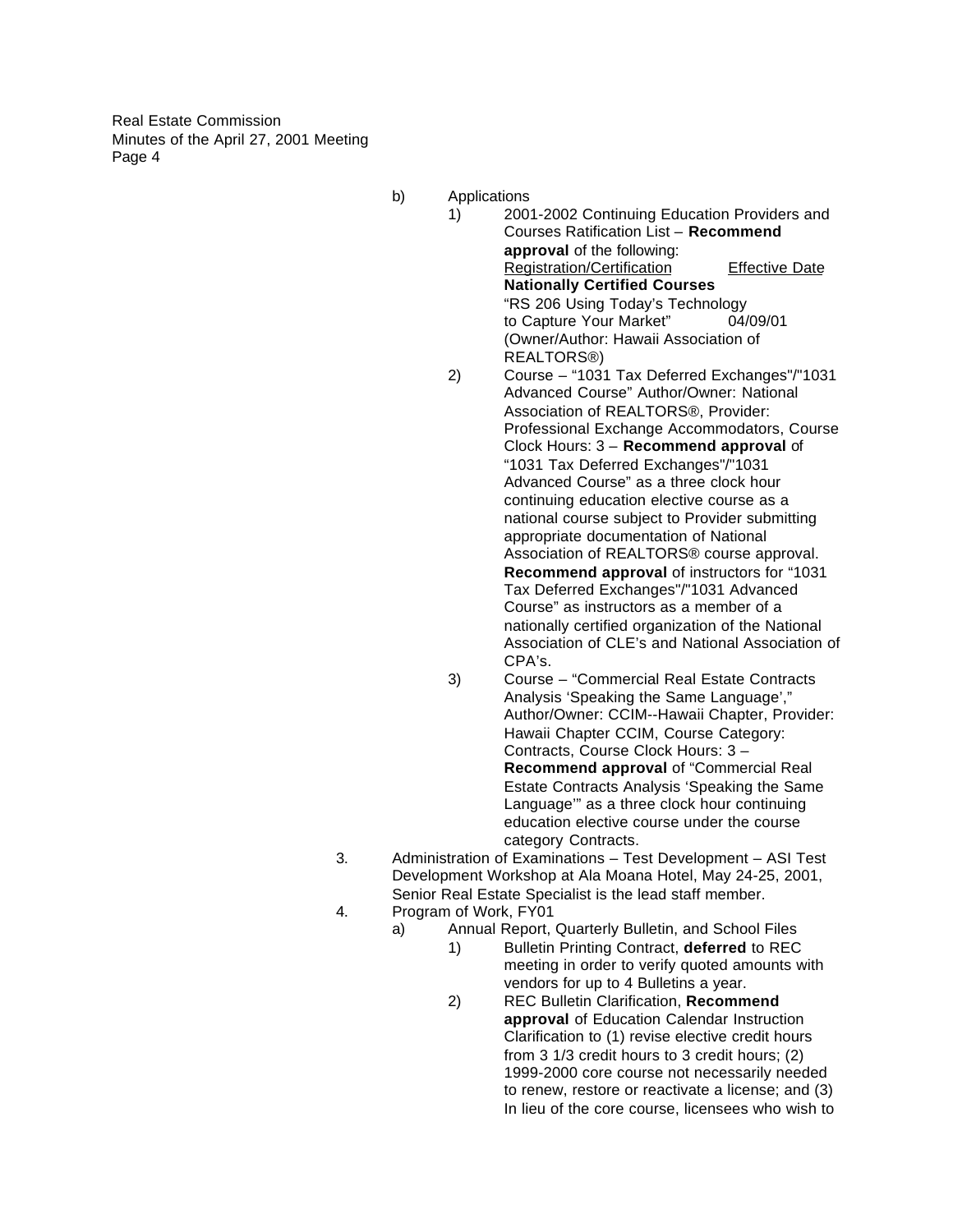> restore or reactivate a license need at least 10 credit hours of continuing education or 4 continuing education elective courses.

- b) Neighbor Island Outreach
	- 1) Kauai (May 11, 2001), monthly committee meetings to be held at the State Office Building
	- 2) Hawaii Island (August 8, 2001), monthly committee meetings to be held on Monday, August 6, 2001 at the Outrigger Waikoloa at 1:00 p.m. LRRC, 1:30 p.m. ERC, 2:30 p.m. CRC
- c) Real Estate Seminars
	- 1) "Fair Housing: 2001 and Beyond," April 24, 2001, Oahu; April 25, 2001, Maui; April 26, 2001, Big Island
	- 2) SWAT Education Program **Recommend approval** to proceed with designing a curriculum for continuing education course and initiate arrangements with Kauai Board of REALTORS® and a Hilo continuing education provider to provide initial classes.

5. Open Forum

- a) 2 page DROA: concerned that prelicensing schools are using the outdated 2 page DROA instead of the 12 page DROA; **Recommend** sending letter to prelicense schools to request they use the most up to date forms
- b) Listing contracts: concerned that prelicensing schools are using old books for listing contracts class; **Recommend** sending letter to prelicense schools to request they use the most up to date books
- 6. Next Meeting: **Wednesday, May 11, 2001**

**10:00 a.m. State Office Building Conference Rooms A, B, and C 3060 Eiwa Street, Second Floor Lihue, Kauai, Hawaii**

Annual Report, Quarterly Bulletin and School Files – Senior Real Estate Specialist Catalani stated that the Commission contracts printing services on a year-to-year basis. Four issues of the bulletin are printed per contract year. If the number of bulletins were cut down, the contractor would be paid for each issue produced.

Upon a motion by Commissioner Imanaka, seconded by Commissioner Ching, it was voted on and unanimously carried to approve the contract for the printing of the Real Estate Bulletin with Pacific Printing and Publishing, Inc.

Ms. Thompson thanked the Commission for the opportunity to work with them in presenting the Fair Housing Seminars. There were 200+ in attendance at the Oahu session, 65 to 70 for the Maui session, and 40+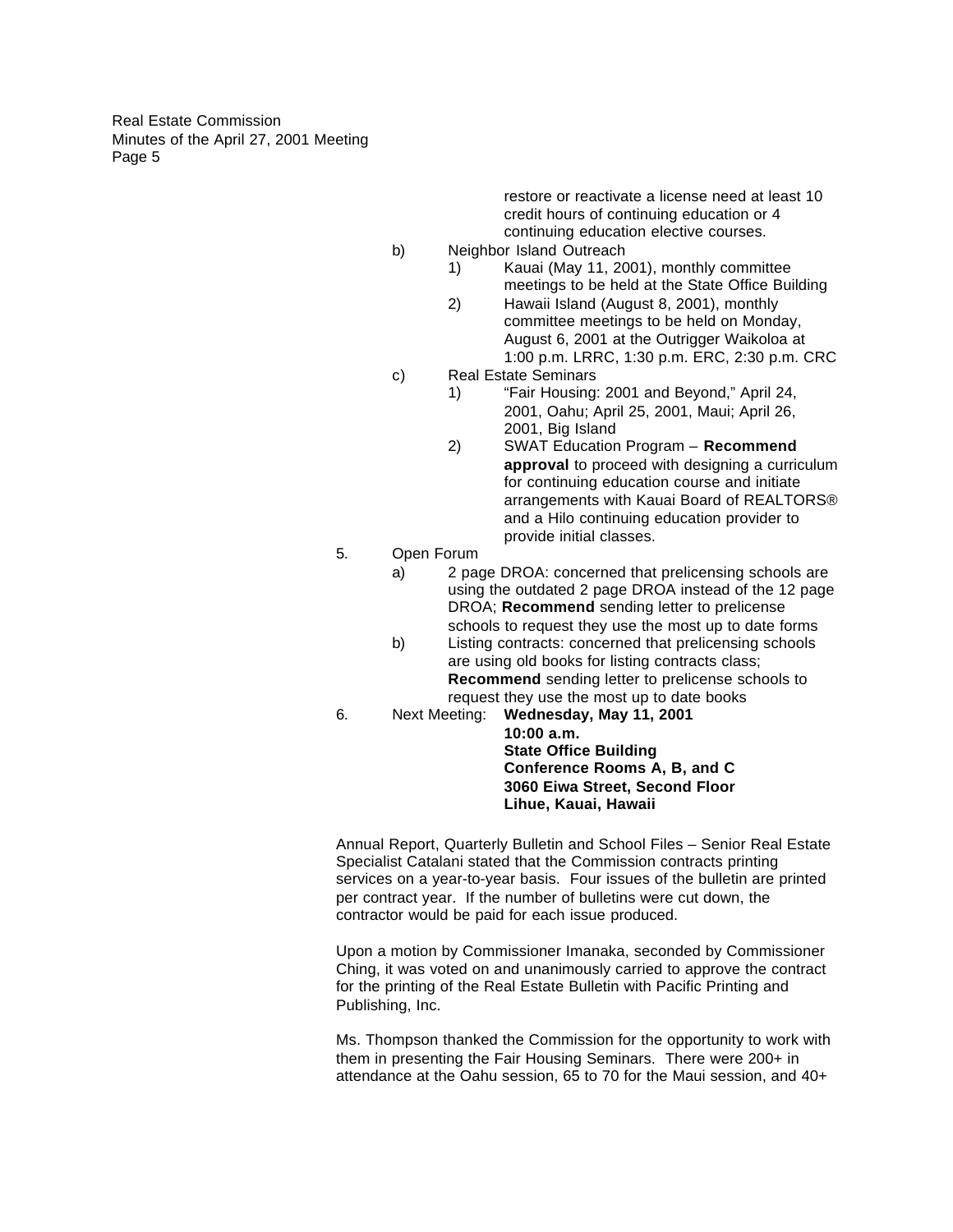> for the Kona session. Ms. Thompson stated that she was disappointed that they did not reach the condominium community.

REB staff will review the presentation and the advertising of the seminars with HAR and will present recommendations for future seminars. Staff noted that the condominium seminars that are co-sponsored with the Hawaii Chapter of the Community Associations Institute ("CAI") are not widely attended.

It was felt that seminars on fair housing should be held every one to two years in Hawaii. It was also felt that the presentation should be geared more towards Hawaii's laws. Discussion and review of these seminars will be deferred until the Commission and HAR have had an opportunity to analyze the information.

### **Condominium Review Committee**

Upon a motion by Commissioner Imanaka, seconded by Commissioner Ching, it was voted on and unanimously carried to accept the report of the Condominium Review Committee meeting as follows:

- 1. Minutes of March 14, 2001 **Accept** minutes.
	- 2. Condominium Governance and Management
		- a. AOAO Registrations March 2001 -- **Recommend approval** to ratify effective dates for AOAO registrations for 1999 - 2001 registrations through March 31, 2001.
		- b. Condominium Seminars
			- 1) CAI Hawaii Program's Proposal dated March 20, 2001 - **Recommend approval** to delegate the research and evaluation of the proposal to a subcommittee comprised of the CRC Chair, CRC Vice Chair and REB staff; and to report the subcommittee's recommendations to the CRC at its May 11, 2001 meeting scheduled for the island of Kauai. The delegation includes authorization to conduct negotiations with representatives of CAI Hawaii.
			- 2) ARELLO Fair Housing: 2001 and Beyond April 24, 2001, Honolulu; April 25, 2001, Maui; April 26, 2001, Big Island.
- 3. CPR Registration, Developer's Public Reports
	- a. March 2001 **Recommend approval** to ratify issuance of effective dates of the developer's public reports and extensions issued for the month of March 2001.
	- b. Project Statistics **Recommend approval,** where applicable, to have staff send a memo reminder to the condominium consultant that ninety days (90) have passed since the condominium project registration application had been assigned to that consultant, and that the consultant has a choice either to recommend to REC to cease processing the application and return the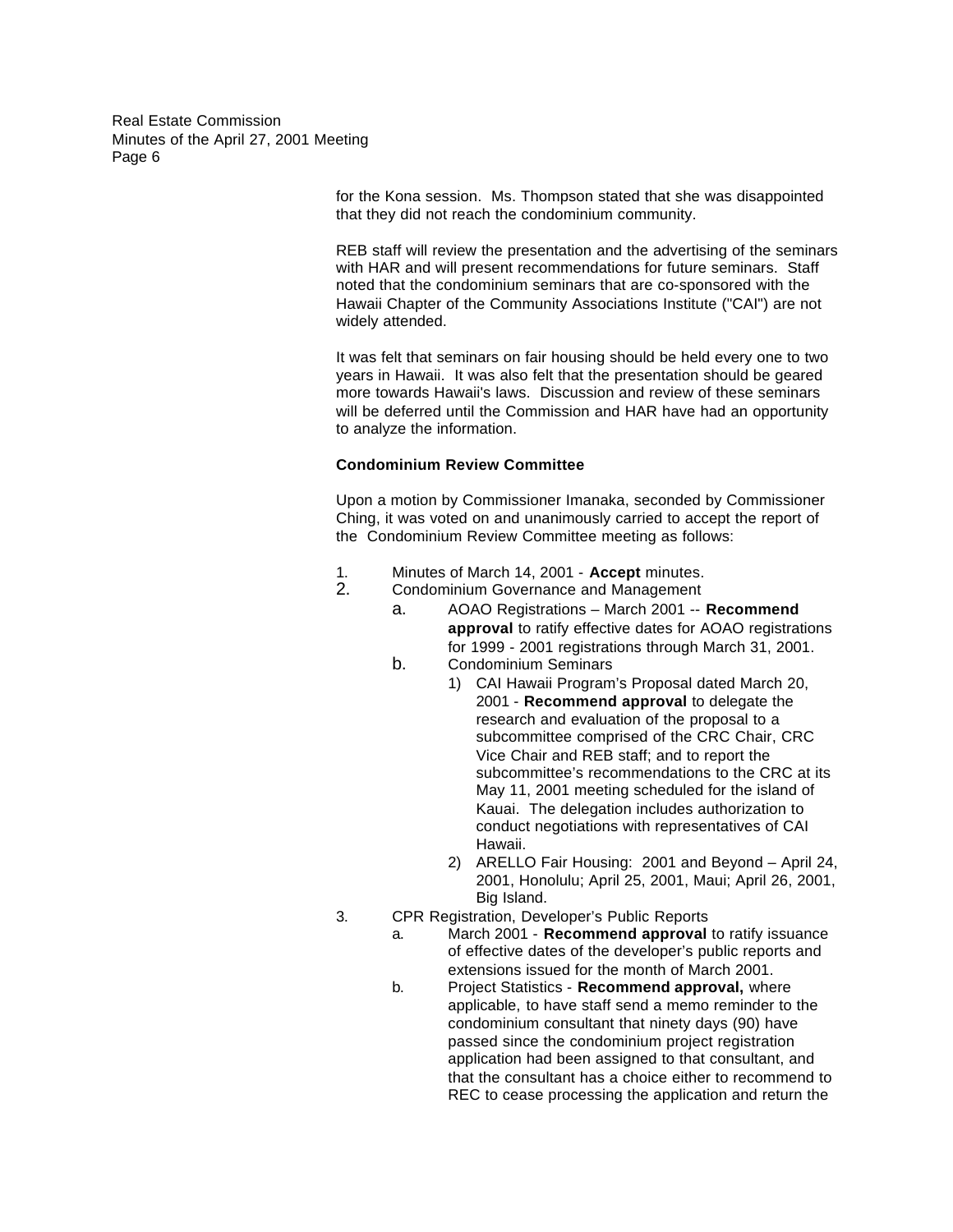> file to the developer as an incomplete registration application; or to continue processing the registration application since in all likelihood that the developer is expected to complete the registration application within the next thirty (30) days.

- 4. §514-12, HRS Filed or approved floor plans and architect or engineer statement – **Recommend deferral** of the agenda item to the April 27, 2001 REC meeting.
- 5. Neighbor Island Outreach Kauai, May 11, 2001; Big Island, August 8, 2001
- 6. Next Meeting: **Friday, May 11, 2001**
	- **11:00 a.m. State Office Building Conference Rooms A, B and C 3060 Eiwa Street Lihue, Kauai**

Upon a motion by Commissioner Imanaka, seconded by Commissioner Ching, it was voted on and unanimously carried to approve the following as a non-binding informal interpretation of the "filing with the county requirements of §514A-12" and Act 251(SLH 2000) and Act 135 (SLH 1997), where the county permitting requirements exempts the obtaining of a building permit for toolsheds and other similar type structures of a certain size, and require the:

- 1. Filing of the condominium map showing the floor plans and elevations of the building or buildings, the layout, location, apartment numbers, and dimension of the apartments **without the portion of the statement** of the registered architect or professional engineer referencing that the plans are filed with the county or county officer …as required by §514A-12, HRS for those projects where the county does not require a building permit for the construction of toolsheds and other similar type structures ;
- 2. Disclosures in the developer's public report, pursuant to 514A-12, HRS, that developers' or purchasers are required to record within 30 days from the date of completion of the building or buildings or occupancy of the building or buildings . . . an amendment to the declaration (including condominium map) with an attached registered architect or professional engineer certifying that the final plans filed or being filed with the amendment fully and accurately depict the layout, location, apartment numbers, and dimensions of the apartments as approved by the county or city and county officer … having jurisdiction of the construction of building(s) and as built;
- 3. Disclosures in the developer's public report of the non filing of and the reasons for the non filing of the floor plans and elevations of the of the building or buildings, the layout, location, apartment numbers, and dimension of the apartments with the county officer as required by §514A-12, HRS; and
- 4. Disclosures that prospective purchasers intending to replace the current structure with a residential apartment should check with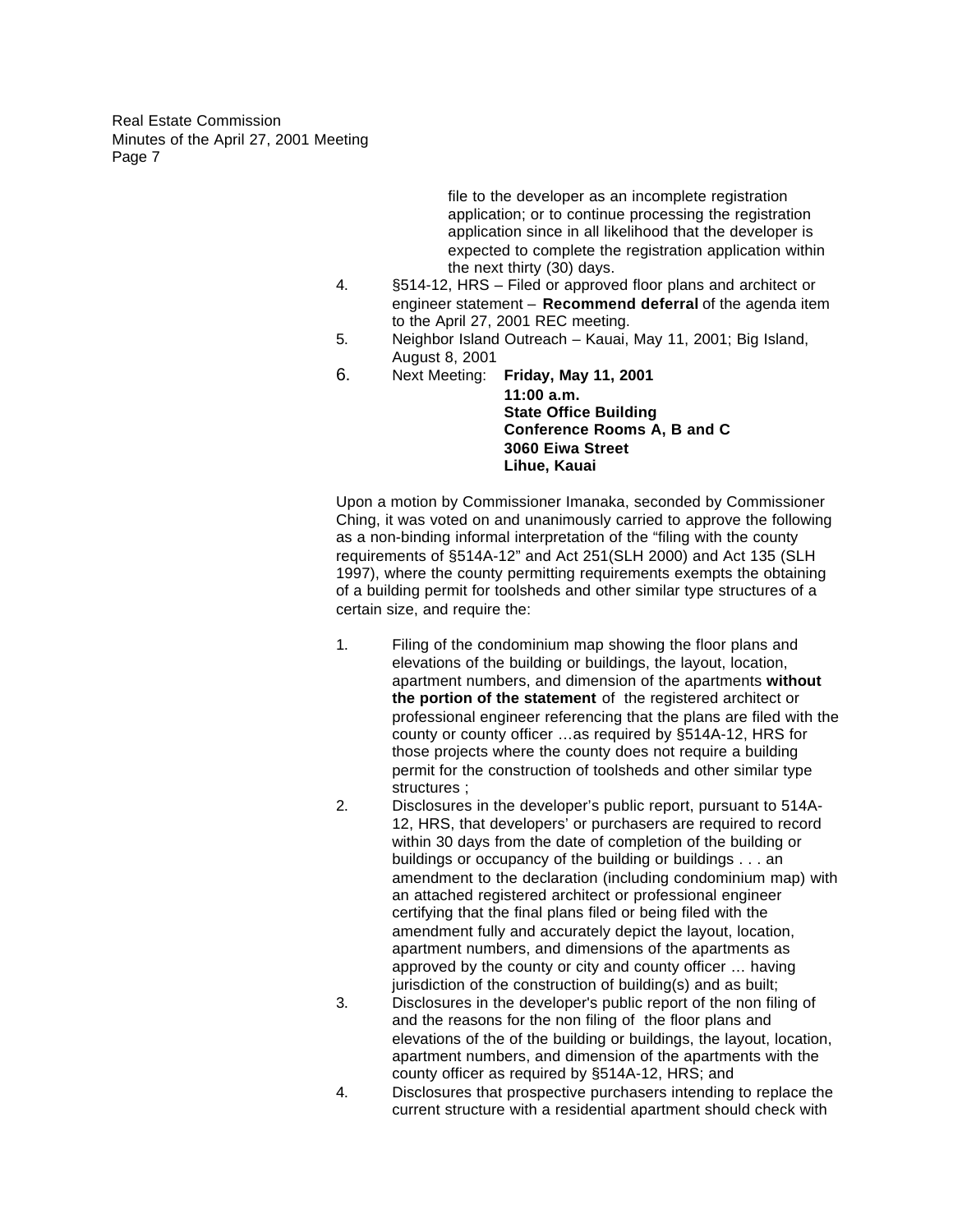> the appropriate county agency about the requirements, if any, that must be met (this is currently done using standard language).

Rule Making, Chapter 99, HAR, Real Estate Brokers and Salespersons and **SWAT**

The final version of the SWAT rules will be transmitted to the Governor. The Commission will also ask HAR for assistance in publicizing the SWAT rules. The SWAT rules contain dramatic changes. The core course will include the SWAT rules and also the SWAT legislation, if it passes.

## **Legislative Report**

A copy of the SEO's latest legislative report was distributed to the Commissioners for their information. The SEO also reported on the status of the bills affecting the Commission.

House Bill No. 1245 proposes to take funds from the Department and this would hurt the Department and will seriously affect services and staffing. Outside organizations whose members may be affected by this bill have been asked to contact Representative Say and Senator Bunda directly to oppose this measure.

A hiring freeze is in effect. To fill any vacant position, the agency needs to obtain the Governor's approval. This would also apply to the extension of positions. Out-of-state travel would also need to be approved by the Commission.

### **Program of Work, FY02**

The Commissioners and staff were asked to review the current program of work for revisions to the program of work for the next fiscal year. HAR was also asked to submit their suggestions to REB staff and to assist in disseminating the information to the local boards. The Commission needs to receive the Director's approval for the proposed program of work and budget prior to July 1, 2001.

Licensing and Upon a motion by Commissioner Ching, seconded by Commissioner Aki, Registration - it was voted on and unanimously carried to ratify the attached list.

Recess: The Chair recessed the meeting at 9:35 a.m.

Reconvene: The Chair reconvened the meeting at 9:52 a.m.

# Licensing – **James Hay Wodehouse, Jr.**

Applications: James Hay Wodehouse, Jr. was asked if he wished to have his application for a real estate salesperson's license considered in executive session. Mr. Wodehouse declined the offer.

Ratification:

Questionable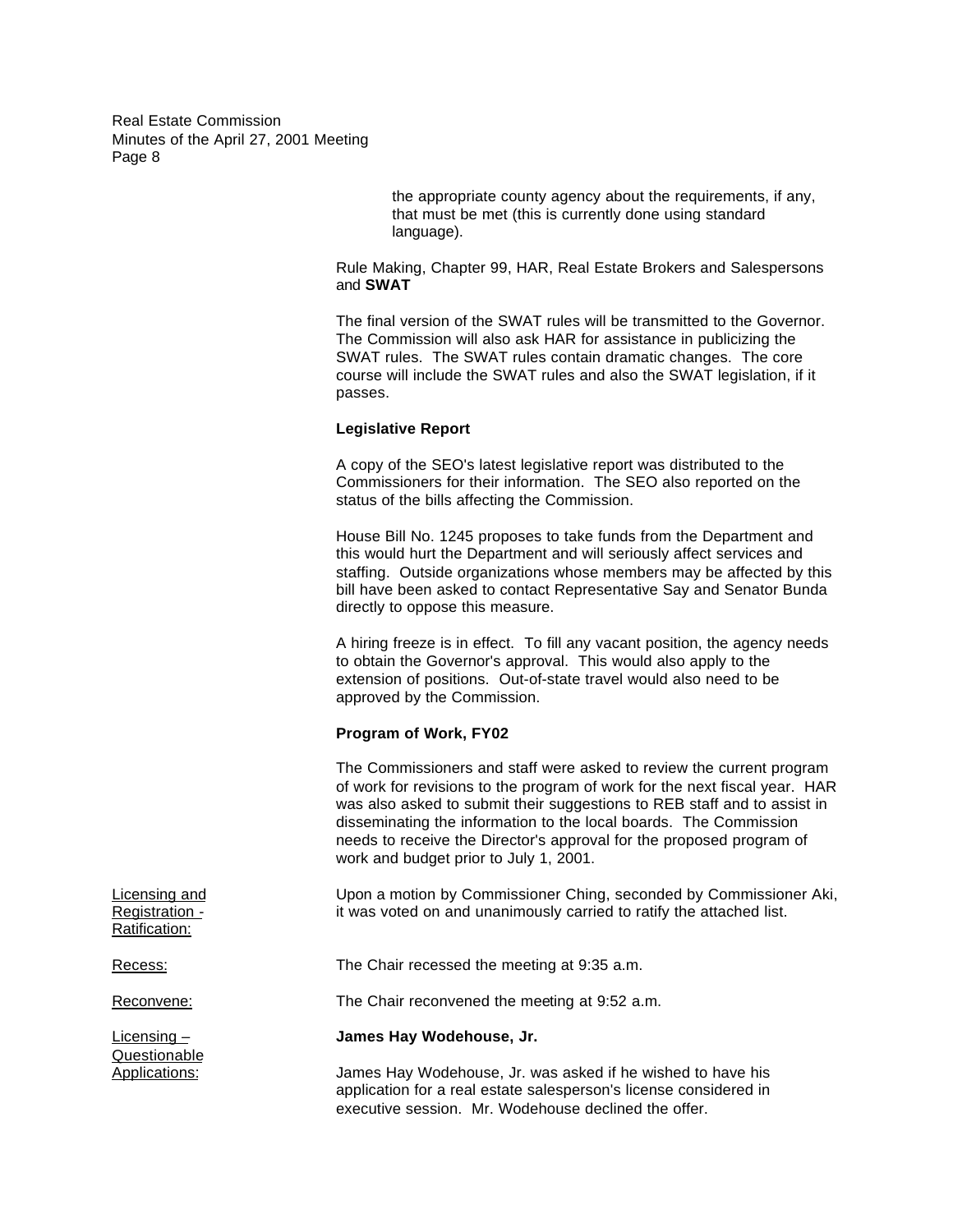> REB staff had contacted Mr. Thompson, via telephone, to confirm that Mr. Thompson supported Mr. Wodehouse's application for a real estate salesperson's license. Mr. Thompson stated that he was in support of the application.

Mr. Wodehouse stated that he would like to apologize to the Commission for the position he has placed himself in.

The Commission approved the Commission's Final Order and he did not keep his payments up. He has since realized his errors. He has paid the fine, but has not paid the restitution. Mr. Wodehouse stated that he has a payment program approved by the injured party that he would pay them 10% of any future commissions that he earned until the restitution is paid off. There is a letter on file with his future principal broker that he would monitor this. Mr. Wodehouse stated that he is asking for a second chance. Mr. Wodehouse stated that he screwed up and he wants to make it right. He asked that the Commission give him a second chance.

Mr. Wodehouse stated that he was here to explain the situation of the two complaints with the associations. Mr. Wodehouse stated that there was a dispute between two people who owned First American Realty. When this was resolved in court, the new stockholder appointed Mr. Wodehouse as the new principal broker. When the former principal broker moved out, he took the files and everything else with him. When Mr. Wodehouse took over, there were no records. Within sixteen days after Mr. Wodehouse was appointed, one association terminated the relationship. He did not handle the association's funds. There was no wrongdoing of any kind.

The court decided that Mr. Wodehouse was automatically liable because he stepped into a messy situation and could not have solved it.

Mr. Wodehouse was the Vice President of Lone Star. Lone Star had sold property on an agreement of sale. Mr. Wodehouse stated that there was no request to record the easement for license agreement or any attempt to record it.

When asked about his child support payments, Mr. Wodehouse stated that he had paid his child support payments in full. The payments were not dismissed. They were paid. He settled with his wife and the Child Support Enforcement Agency approved it. His child just graduated last Saturday, so he is all finished paying child support.

Mr. Wodehouse stated that he is on speaking terms with Mr. Thompson. Mr. Thompson supports his application for a real estate salesperson's license because it is a means for him to receive restitution. Mr. Wodehouse stated that he approached Mr. Thompson in hopes of working something out with him. Mr. Wodehouse stated that he is trying to make something right out of a bad situation. He stated that he is applying for a real estate salesperson's license and he will be under the control of a principal broker, so it's not like he will be running wild out there.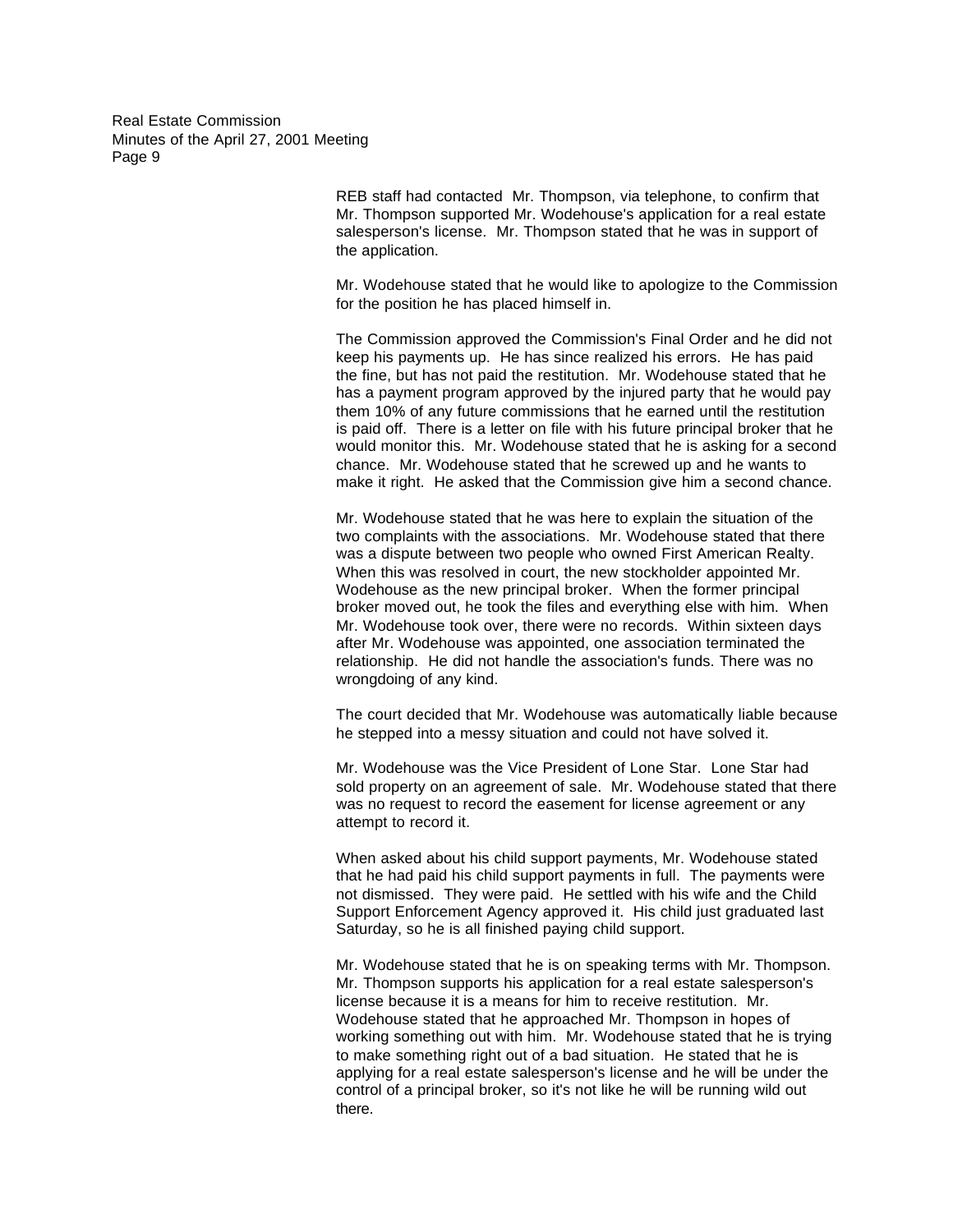|                                                        | Upon a motion by Commissioner Ching, seconded by Commissioner Aki,<br>it was voted on and unanimously carried to take this matter under<br>advisement.                                                                                                                                                                                                |
|--------------------------------------------------------|-------------------------------------------------------------------------------------------------------------------------------------------------------------------------------------------------------------------------------------------------------------------------------------------------------------------------------------------------------|
| Executive<br>Session:                                  | Upon a motion by Commissioner Ching, seconded by Commissioner Aki,<br>it was voted on and unanimously carried to enter into executive session,<br>pursuant to Section 92-5(a)(1), HRS, "To consider and evaluate personal<br>information relating to individuals applying for professional or vocational<br>licenses cited in section 26-9 or both;". |
|                                                        | Upon a motion by Commissioner Ching, seconded by Commissioner<br>Imanaka, it was voted on and unanimously carried to move out of<br>executive session.                                                                                                                                                                                                |
| Chapter 91, HRS,<br>Adjudicatory<br>Matters:           | The Chair called for a recess from the meeting at 10:23 a.m., to discuss<br>and deliberate on the following adjudicatory matters, pursuant to Chapter<br>91, HRS:                                                                                                                                                                                     |
|                                                        | In the Matter of the Real Estate Broker's License of Bruce R. Travis<br>and Americorp International, Ltd., REC 2000-8-L                                                                                                                                                                                                                               |
|                                                        | Upon a motion by Commissioner Ching, seconded by Commissioner<br>Okawa, it was voted on and unanimously carried to accept the<br>Settlement Agreement Prior to Filing of Disciplinary Action and<br><b>Commission's Final Order.</b>                                                                                                                  |
|                                                        | In the Matter of the Real Estate Broker's Licenses of Trading Places<br>International and Agnes Clare Ventura, fka Clare V. Butchart, REC<br>2000-18-L                                                                                                                                                                                                |
| Commissioner Imanaka recused himself from the meeting. |                                                                                                                                                                                                                                                                                                                                                       |

Upon a motion by Commissioner Okawa, seconded by Commissioner Aki, it was voted on and carried to accept the Settlement Agreement Prior to Filing of Petition for Disciplinary Action and Commission's Final Order.

Commissioner Imanaka returned to the meeting.

# **In the Matter of the Real Estate Brokers' Licenses of Capital Research Group, Inc. and Frederick H. Overstreet, REC 2000-63-L**

Upon a motion by Commissioner Okawa, seconded by Commissioner Ching, it was voted on and unanimously carried to accept the Settlement Agreement Prior to Filing of Petition for Disciplinary Action and Commission's Final Order.

Following the Commission's review, deliberation and decisions in these matters, pursuant to Chapter 91, HRS, the Chair announced that the Commission was reconvening its scheduled Commission meeting at 10:30 a.m.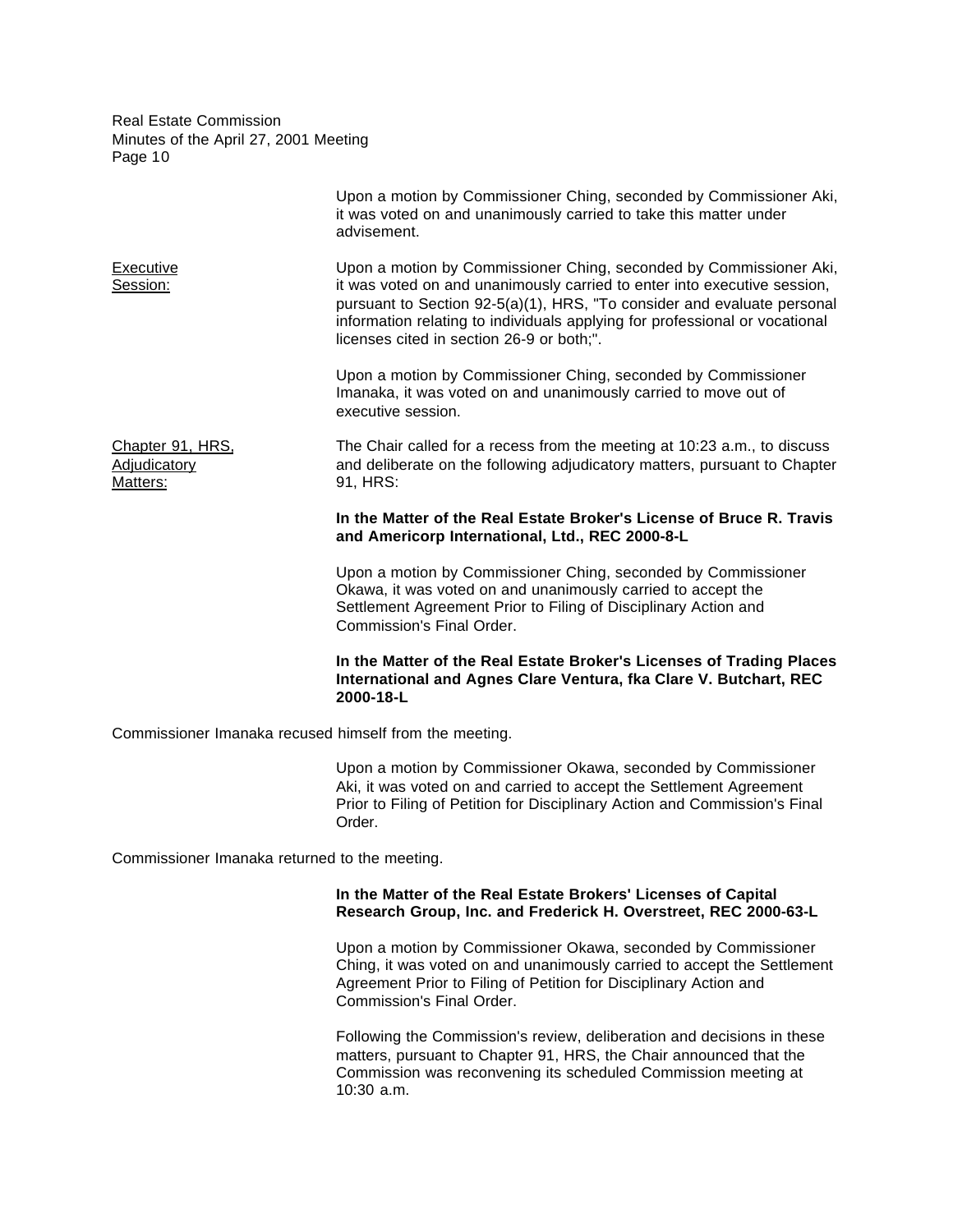Questionable

## Licensing - **James Hay Wodehouse, Jr.**

Applications: After a review of the information presented by the applicant, Commissioner Ching moved to deny James Hay Wodehouse, Jr.'s application for a real estate salesperson's license, pursuant to §§467-8(3), 436B-19(1), (8), and 12, HRS. Commissioner P. Choi seconded the motion. Commissioners Ching, Okawa, Aki, P. Choi and Ohama voted in favor of the motion. Commissioner Imanaka opposed the motion. The motion was carried.

## **Richard M. Shively**

After a review of the information submitted by the applicant, Commissioner Ching moved to deny Richard M. Shively's application for a real estate salesperson's license, pursuant to §§467-8(3), 436B-19(1), (8), (12), and (14), HRS. Commissioner P. Choi seconded the motion. The motion was voted on and unanimously carried.

### **Peter D. Grewer**

After a review of the information submitted by the applicant, Commissioner Okawa moved to approve Peter D. Grewer's application for a real estate salesperson's license. Commissioner Imanaka seconded the motion. Commissioners Ohama, Okawa, Aki, Imanaka and P. Choi voted in favor of the motion. Commissioner Ching voted against the motion. The motion was carried.

## **Willis M. Webber**

After a review of the information submitted by the applicant, Commissioner Okawa moved to approve Willis M. Webber's application for a real estate salesperson's license. Commissioner Aki seconded the motion. The motion was voted on and unanimously carried.

### **Daniel K. Denny**

After a review of the information submitted by the applicant, Commissioner Okawa moved to deny Daniel K. Denny's application for a real estate salesperson's license, pursuant to §467-8(3), 436B-19(1), (8), (12), and (14), HRS. Commissioner Ching seconded the motion. The motion was voted on and unanimously carried.

#### **Jeanne-Marie Sabate**

After a review of the information submitted by the applicant, Commissioner Aki moved to approve Jeanne-Marie Sabate's application for a real estate salesperson's license, subject to her providing evidence of the final payment of her tax lien within 60 calendar days. Commissioner Imanaka seconded the motion. The motion was voted on and unanimously carried.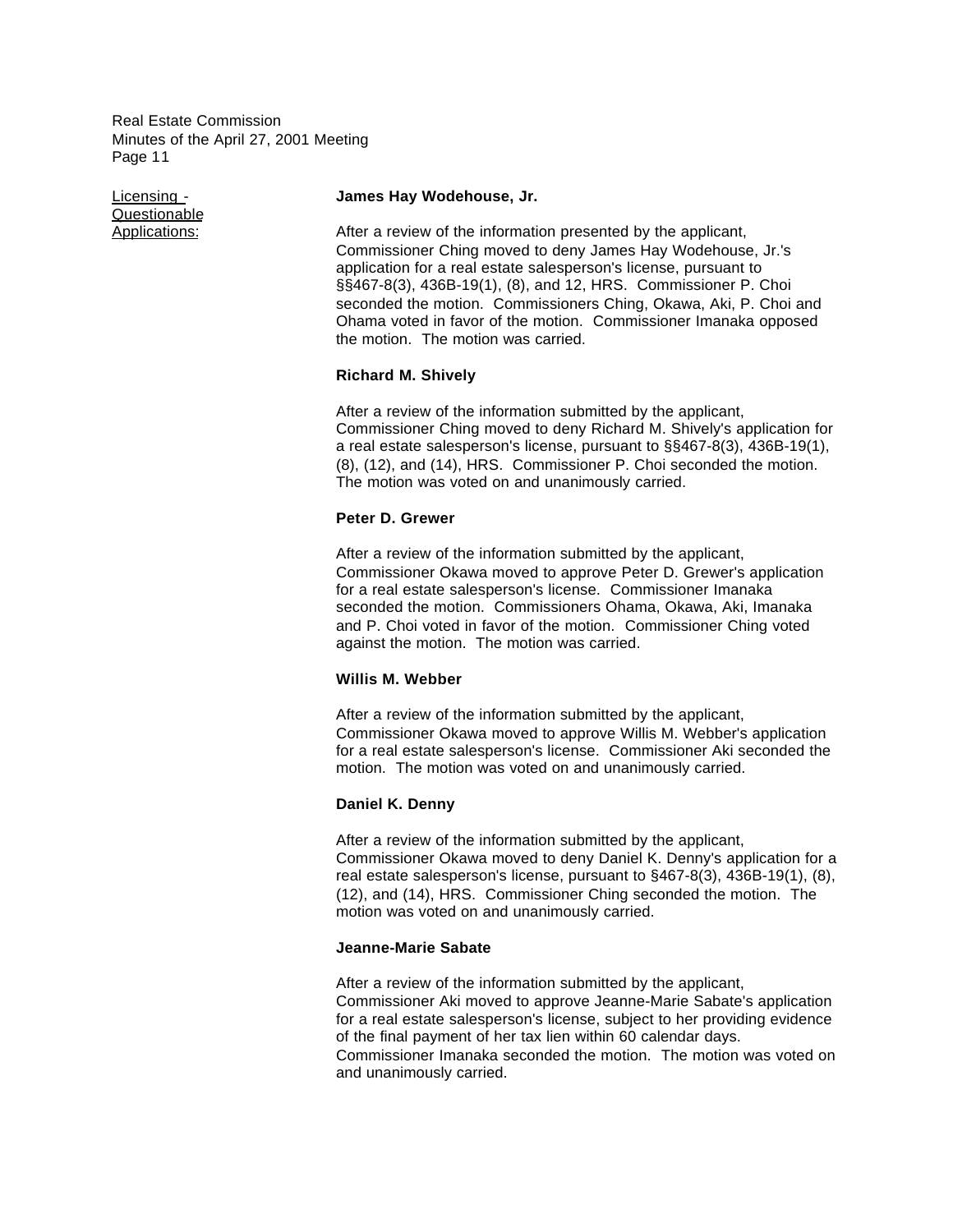| <b>Next Meeting:</b>                  | Wednesday, May 23, 2001<br>$9:00$ a.m.<br>Kapuaiwa Room<br>HRH Princess Victoria Kamamalu Building<br>1010 Richards Street, Second Floor<br>Honolulu, Hawaii                                                                                                                                                                                                                                                                                                                                                                                                                                                                                                                                       |
|---------------------------------------|----------------------------------------------------------------------------------------------------------------------------------------------------------------------------------------------------------------------------------------------------------------------------------------------------------------------------------------------------------------------------------------------------------------------------------------------------------------------------------------------------------------------------------------------------------------------------------------------------------------------------------------------------------------------------------------------------|
| <b>Executive Officer's</b><br>Report: | Announcements, Introductions, Correspondence and Additional<br><b>Distributions</b>                                                                                                                                                                                                                                                                                                                                                                                                                                                                                                                                                                                                                |
|                                       | Tony Duncanson, former Chair and Commissioner of the District of<br>Columbia's Real Estate Commission for three years, was introduced to<br>those present. Mr. Duncanson is a real estate agent in a real estate<br>brokerage firm. He has been doing fair housing seminars for a number<br>of years and presented the Fair Housing seminars in Hawaii.                                                                                                                                                                                                                                                                                                                                            |
|                                       | Mr. Duncanson reported that the sessions went well and the audience<br>was varied. He was impressed with the amount of knowledge about fair<br>housing that the people of Hawaii possessed.                                                                                                                                                                                                                                                                                                                                                                                                                                                                                                        |
|                                       | Mr. Duncanson stated that he has been doing classes in Washington,<br>D.C. since February. The District of Columbia has staggered license<br>renewal periods for real estate brokers and salespersons. Real estate<br>broker licenses expired on February 28. Real estate salesperson<br>licenses expire on August 31. He has been conducting classes on fair<br>housing for the real estate brokers and later he will be conducting<br>classes for the real estate salespersons.                                                                                                                                                                                                                  |
|                                       | Mr. Duncanson stated that he had a lot of fun conducting the classes in<br>Hawaii and he appreciated being provided the opportunity to come to<br>Hawaii to participate in the sessions. Mr. Duncanson stated that they will<br>be reviewing the courses and will be evaluating the seminars.                                                                                                                                                                                                                                                                                                                                                                                                      |
|                                       | Mr. Duncanson was asked to relay information back to ARELLO to<br>suggest that ARELLO consider holding its meetings in conjunction with<br>the National Association of REALTORS Conferences in order to facilitate<br>more participation at the NAR Conferences from regulatory agencies.<br>Mr. Duncanson was informed that the Commission has experienced<br>difficulty in attending the NAR Conferences, however the Commission<br>felt that it was important to attend the NAR National Conferences<br>because of the national and international issues that are discussed. The<br>Commission also felt that there should be more of a partnership between<br>the regulatory agencies and NAR. |
|                                       | Mr. Duncanson stated that the NAR meetings are held in Washington,<br>D.C. ARELLO's District Meetings are normally held on the East Coast or<br>in the South. Mr. Duncanson stated that he would be glad to take that<br>information back to ARELLO and that he would be happy to help in any<br>way that he could.                                                                                                                                                                                                                                                                                                                                                                                |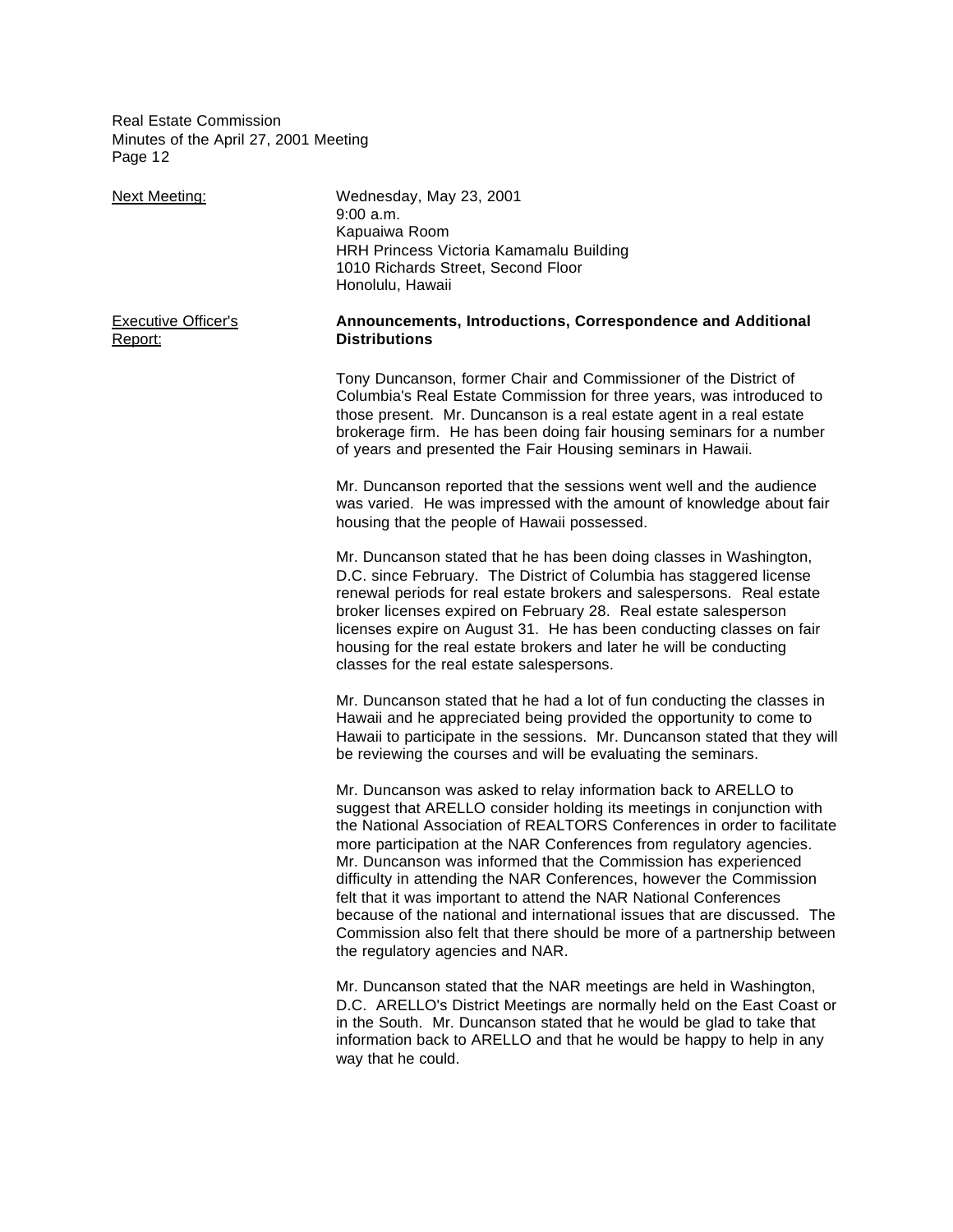> The Chair thanked Mr. Duncanson for coming to Hawaii to present the seminars.

Mr. Duncanson stated that this was the best series of classes that he had conducted. He also stated that he received the best hospitality, ate the best food and enjoyed the best weather.

Adjournment: With no further business to discuss, the Chair adjourned the meeting at 10:37 a.m.

Reviewed and approved by:

/s/ Calvin Kimura Calvin Kimura Supervising Executive Secretary

May 23, 2001 Date

- [ X ] Approved as circulated.
- [ ] Approved with corrections; see minutes of \_\_\_\_\_\_\_\_\_\_\_\_\_\_\_\_\_ meeting.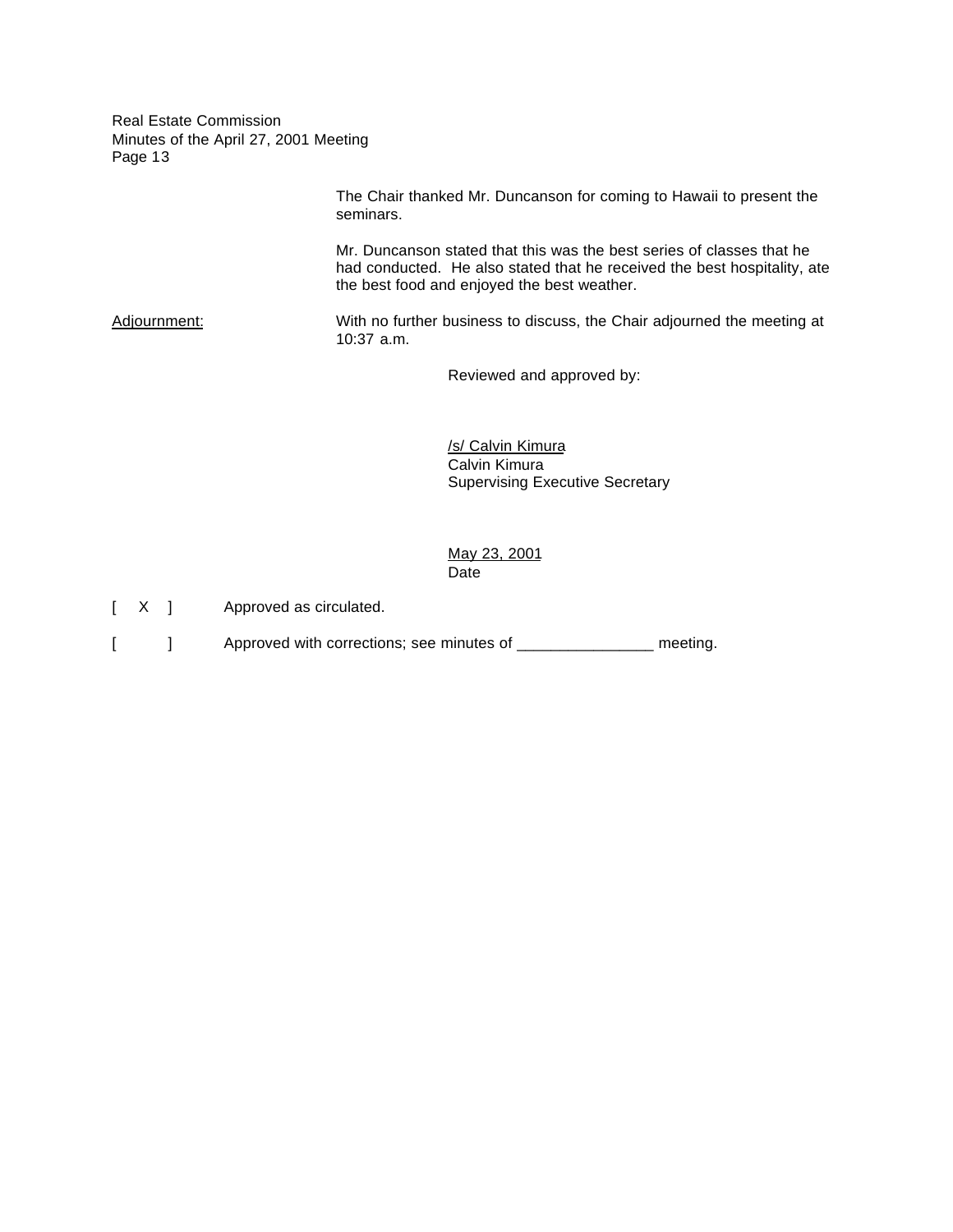# APPROVED APPLICATIONS FOR REAL ESTATE REAL ESTATE COMMISSION MEETING ON APRIL 27, 2001

| <b>Brokers - Corporation and Partnership</b><br>LendingTree, Inc.                                              | <b>Effective Date</b><br>03/15/01 |
|----------------------------------------------------------------------------------------------------------------|-----------------------------------|
| Matilda L. Vradenburg, PB                                                                                      |                                   |
| Sofos Commercial Brokerage Corporation<br>S. Steven Sofos, PB                                                  | 04/10/01                          |
| Ogawa Realty & Management Inc.<br>Roy T. Ogawa, PB                                                             | 03/29/01                          |
| Brokers - Limited Liability Companies and Partnerships<br>Pacific Island Realty, LLC<br>Patrick W. O'Neill, PB | <b>Effective Date</b><br>03/27/01 |
| <b>Trade Name</b>                                                                                              | <b>Effective Date</b>             |
| Virginia K. Kawakami, Hawaii Property Managers                                                                 | 03/22/01                          |
| The Property Managers, Ltd., TPM                                                                               | 04/02/01                          |
|                                                                                                                |                                   |
| <b>Brokers - Sole Proprietor</b>                                                                               | <b>Effective Date</b>             |
| Marianne M. Abrigo, Marianne Abrigo Properties                                                                 | 03/21/01                          |
| Kimiko Sasaki, Moana Realty                                                                                    | 03/20/01                          |
| Sandra L.F. Ednie                                                                                              | 02/26/01<br>02/26/01              |
| Ralph S. Foulger<br>William F. De Bell                                                                         | 02/28/01                          |
| Owen T. Ebisuya                                                                                                | 02/28/01                          |
| James E. Fleming                                                                                               | 03/05/01                          |
| Ah Chong Dung                                                                                                  | 03/05/01                          |
| Juliana Simone                                                                                                 | 03/12/01                          |
| Mark S. Glen                                                                                                   | 03/09/01                          |
| Russell S. Murakami                                                                                            | 03/09/01                          |
| Alyce E. Ostler                                                                                                | 03/12/01                          |
| Walter W. Flood                                                                                                | 03/13/01                          |
| John P. Haraguchi                                                                                              | 03/14/01                          |
| <b>Tito Castillo</b>                                                                                           | 03/15/01                          |
| Patrick W. O'Neill                                                                                             | 03/20/01                          |
| Scot J. Allen                                                                                                  | 03/21/01                          |
|                                                                                                                |                                   |
| <b>Equivalency to Uniform Section of Examination Certificate</b>                                               | <b>Expiration Date</b>            |
| Neil C. Hight                                                                                                  | 04/02/02                          |
| Ernest Michael Ellis, III                                                                                      | 04/02/02                          |
| <b>Judy Suzanne Ellis</b>                                                                                      | 04/02/02                          |
| M. Kathryl Sewell<br>Daniel A. Marks                                                                           | 04/02/02                          |
| Bonnie Alexandra                                                                                               | 04/02/02<br>04/02/02              |
| Corinne K. Saada                                                                                               |                                   |
|                                                                                                                | 04/02/02<br>04/02/02              |
| James Wesley McLey, Jr.<br><b>Barry Paul Edelson</b>                                                           |                                   |
| Palma Lynn Whatcott                                                                                            | 04/09/02<br>04/11/02              |
| Thomas David Carrington                                                                                        | 04/11/02                          |
| Melva R. Albone                                                                                                | 04/11/02                          |
| Pura B. Tech                                                                                                   | 04/16/02                          |
|                                                                                                                |                                   |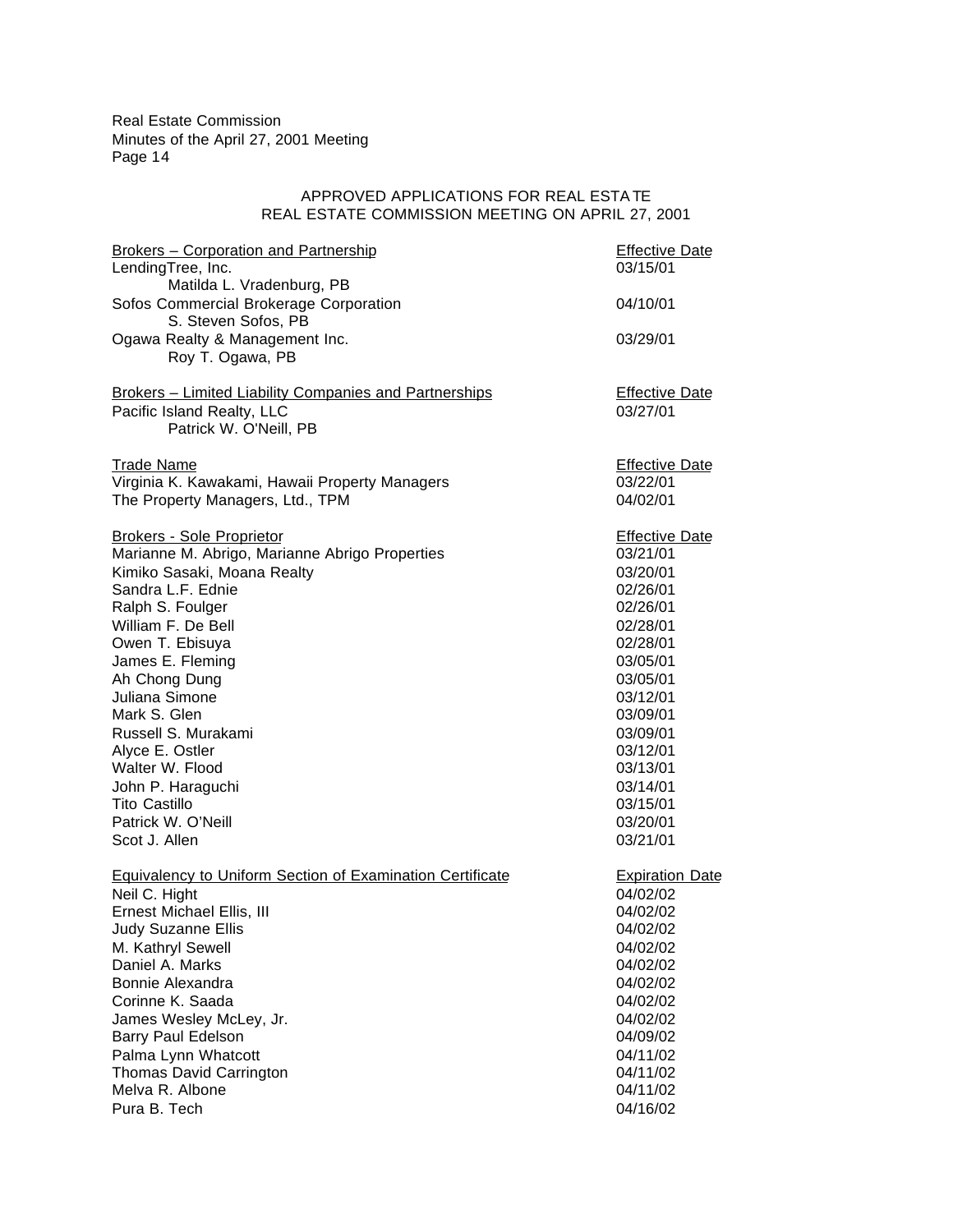| <b>Equivalency to Uniform Section of Examination Certificate</b> | <b>Expiration Date</b>            |
|------------------------------------------------------------------|-----------------------------------|
| MaryKay Parker                                                   | 04/18/02                          |
| Michael Pullman                                                  | 04/18/02                          |
| <b>Nathalie Mullinix</b>                                         | 04/18/02                          |
| <b>Educational Equivalency Certificate</b>                       | <b>Expiration Date</b>            |
| Boonarong Sirithamrak                                            | 03/28/02                          |
| Stewart R. Starkey                                               | 03/28/02                          |
| Robert S. Manuma                                                 | 03/28/02                          |
| Melva Ruth Albone                                                | 03/29/02                          |
| Nikita Mattocks                                                  | 04/02/02                          |
| Neil Hight                                                       | 04/02/02                          |
| Ernest Michael Ellis, III                                        | 04/02/02                          |
| Judy Suzanne Ellis                                               | 04/02/02                          |
| M. Kathryl Sewell                                                | 04/02/02                          |
| <b>James Edward Warshawski</b>                                   | 04/09/02                          |
| Palma Lynn Whatcott                                              | 04/11/02<br>04/11/02              |
| <b>Thomas David Carrington</b>                                   | 04/12/02                          |
| Faith Amby<br>Robert K. Brooks                                   | 04/12/02                          |
| Pura B. Tech                                                     | 04/16/02                          |
| Alan Jeffrey Tepping                                             | 04/16/02                          |
| MaryKay Parker                                                   | 04/18/02                          |
| Michael Anthony Pullman                                          | 04/18/02                          |
| Corinne K. Saada                                                 | 04/18/02                          |
|                                                                  |                                   |
|                                                                  |                                   |
| Real Estate Broker Experience Certificate                        | <b>Expiration Date</b>            |
|                                                                  | 03/28/02                          |
| Peter A. Tegan<br>Takako O. Ferry                                | 03/29/02                          |
| Eric A. Klein                                                    | 03/30/02                          |
| Karen Lynn Rumball                                               | 04/02/02                          |
| Kenneth F. Gemelli                                               | 04/02/02                          |
| Susan C. Onishi Andrade                                          | 04/02/02                          |
| Michael M. Smith                                                 | 04/02/02                          |
| James R. Elliott                                                 | 04/02/02                          |
| P. Denise La Costa                                               | 04/11/02                          |
| Jack T. George                                                   | 04/18/02                          |
| Mitsuo Kishi                                                     | 04/18/02                          |
| Barbara L. Noel                                                  | 04/18/02                          |
|                                                                  |                                   |
| Real Estate Broker (upgrade)                                     | <b>Effective Date</b><br>03/09/01 |
| Masaru Kobayashi<br>Riette G. Jenkins                            | 03/12/01                          |
| Vincent R. Palmieri                                              | 03/09/01                          |
| Hyun Kyong Wie                                                   | 03/08/01                          |
| Carol T. Imaino                                                  | 03/22/01                          |
| Steven M. Oldfield                                               | 03/27/01                          |
| Jeffrey M. C. Lum                                                | 04/05/01                          |
| Pamela S. Parker                                                 | 04/02/01                          |